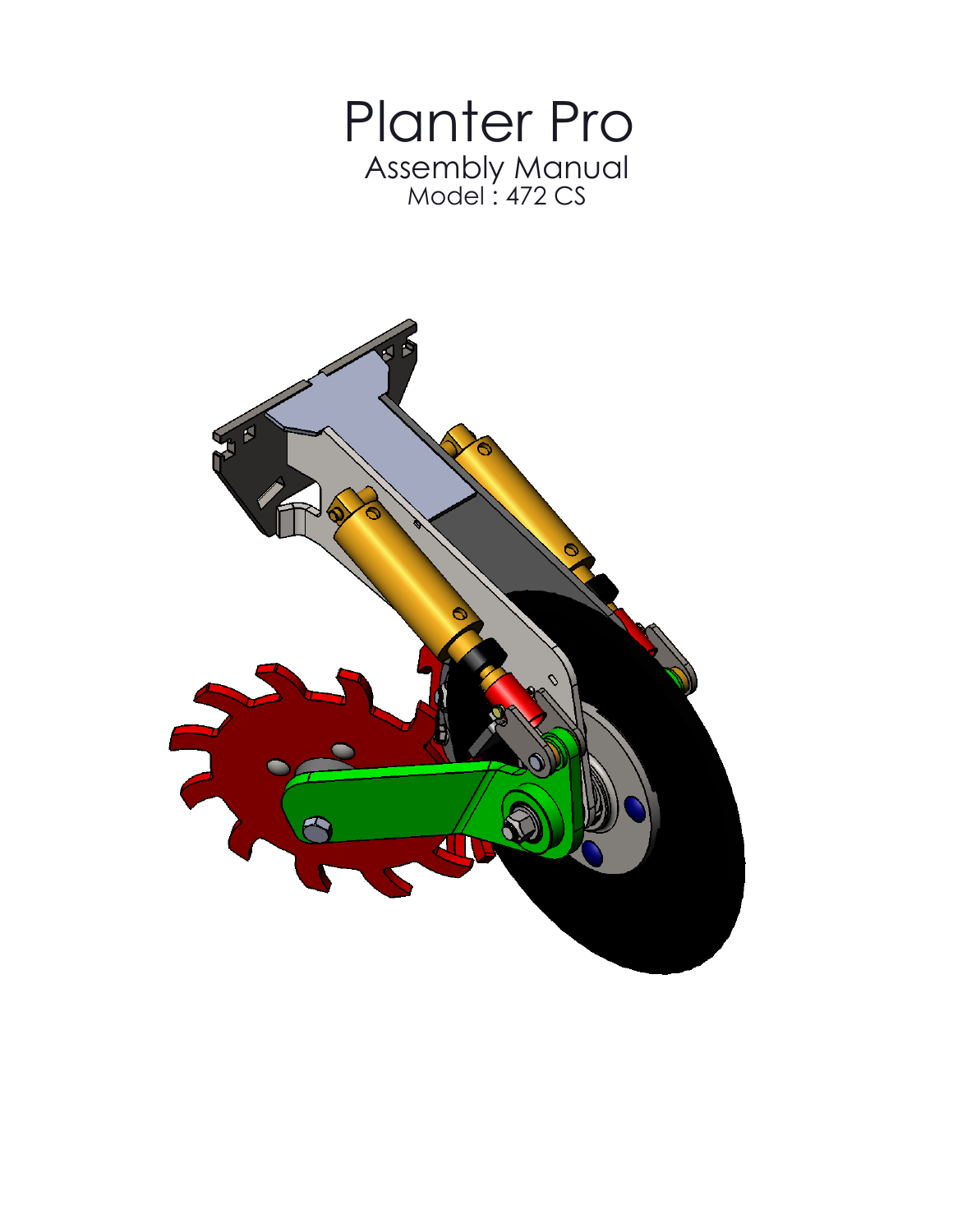

|    | <b><i>OTYIPART NAME</i></b> | <b>DESCRIPTION</b>          |
|----|-----------------------------|-----------------------------|
|    | $472-1$                     | Frame Weldment              |
| 33 | $433 - 11$                  | 1/4"-20 Carriage Bolt       |
|    | 95065A150                   | 1/4"-20 Nylock Nut          |
|    | $433 - 14$                  | <b>UHMW Coulter Scraper</b> |

Note: Only tighten nuts (433-11) to the point the scraper (433-14) can still move left and right.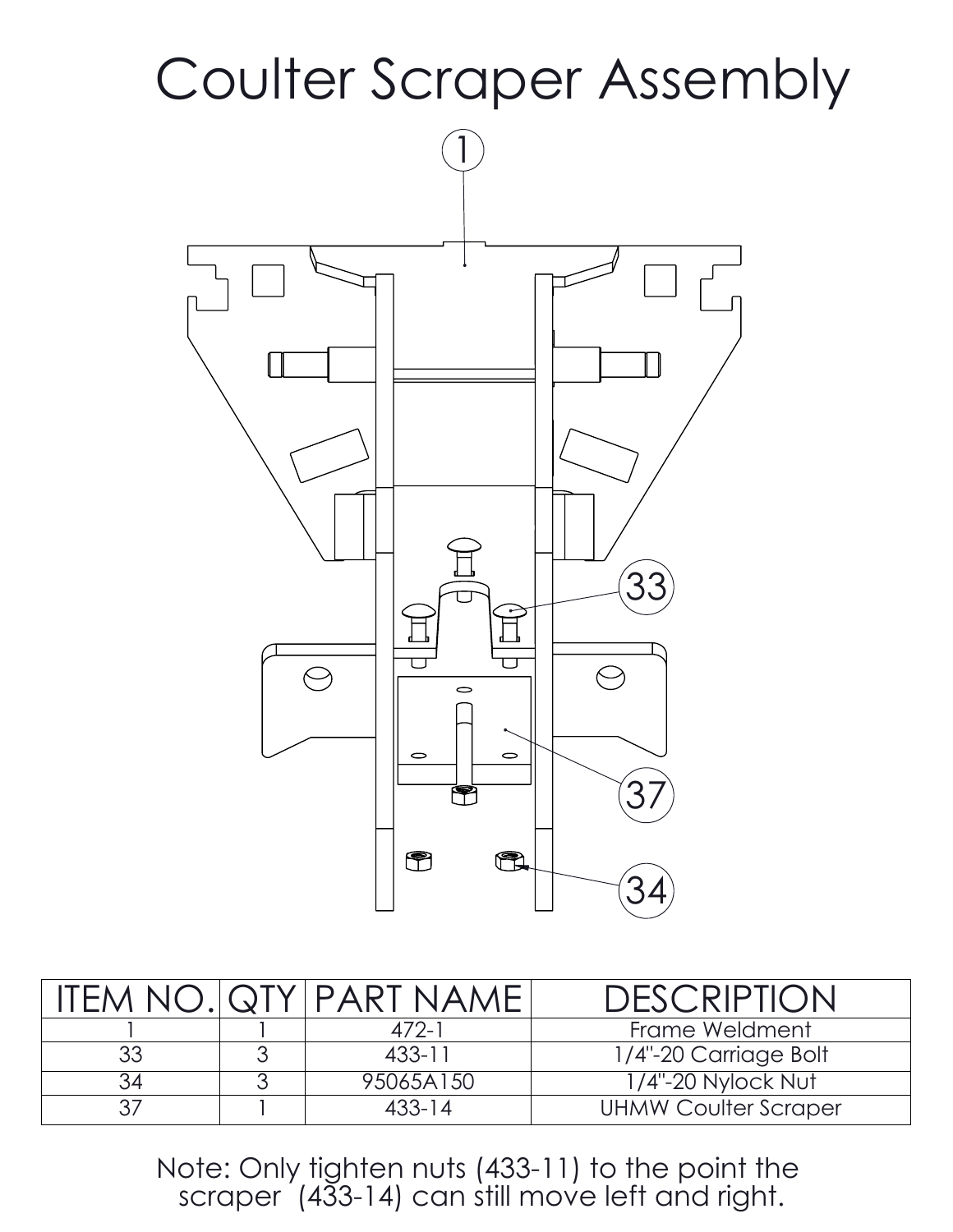## Cylinder Stop Assembly



|    | <b>IITEM NO. QTY PART NAME!</b> | <b>DESCRIPTION</b>     |
|----|---------------------------------|------------------------|
|    | 472-01                          | Frame Weldment         |
| 46 | 92865A721                       | $1/2$ "-13 Hex Bolt    |
|    | 90636A060                       | 1/2"-13 Centerlock Nut |
| 48 | 95462A033                       | $1/2$ "-13 Jam Nut     |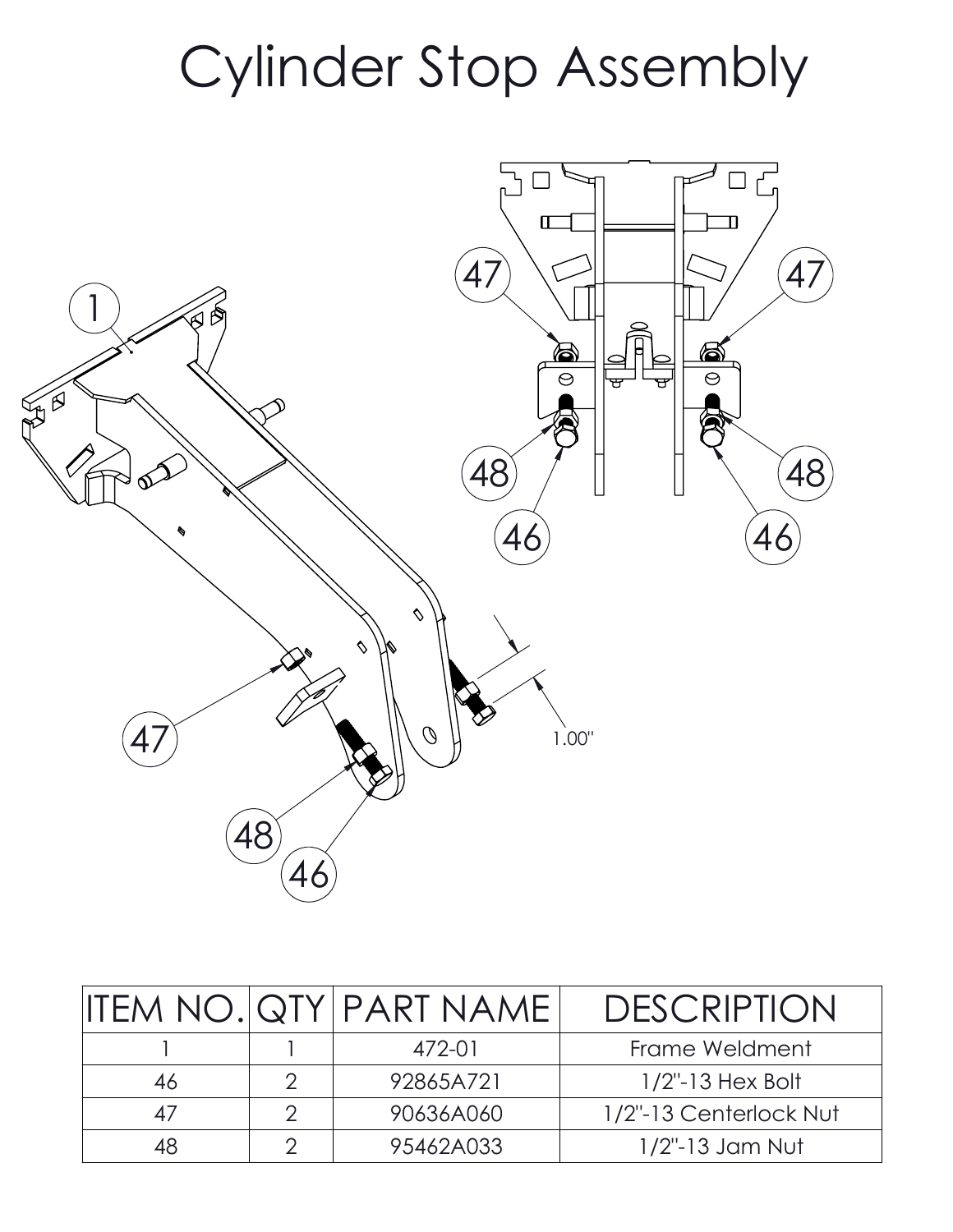#### Coulter and Arm Assembly



|     |   | ITEM NO. QTY PART NAME | <b>DESCRIPTION</b>        |
|-----|---|------------------------|---------------------------|
|     |   | 98023A035              | 5/8" Washer (Hardened)    |
|     |   | 433-003                | <b>Right Arm Assembly</b> |
| 10  |   | 433-002                | Left Arm Assembly         |
| 11c |   | 91257A822              | 5/8"-11 Hex Bolt          |
| 16  |   | 384-30                 | 5/8"-11 Lock Nut          |
| 27  | ⌒ | 458-17                 | Delrin Bushing            |
| 29  | ⌒ | 340-9                  | <b>Bearing Adapter</b>    |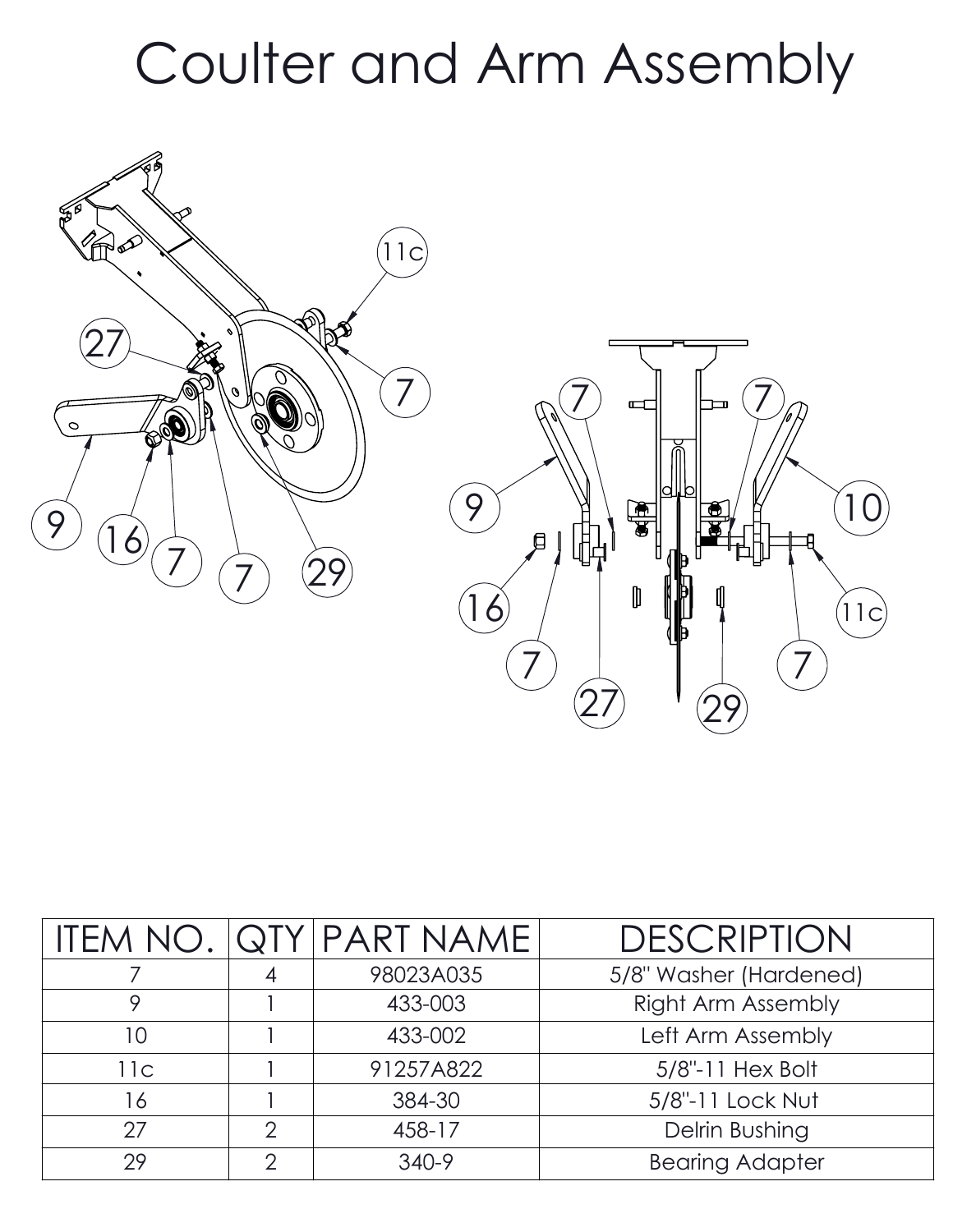### Air Cylinder Assembly



| <b>IITEM NO</b> |   | PART NAME       | <b>DESCRIPTION</b>    |
|-----------------|---|-----------------|-----------------------|
| 6b              |   | 98306A274       | 3/8" Clevis Pin       |
|                 |   | 433-17          | 1/8" Cotter Pin       |
| 26              | ⌒ |                 | Air Cylinder          |
| 39              |   | 44-012200CLVPN2 | 1/2" Clevis Pin       |
| 44              | ⌒ | 472-08          | Clevis                |
| 49              |   | 96363A546       | <b>Retaining Clip</b> |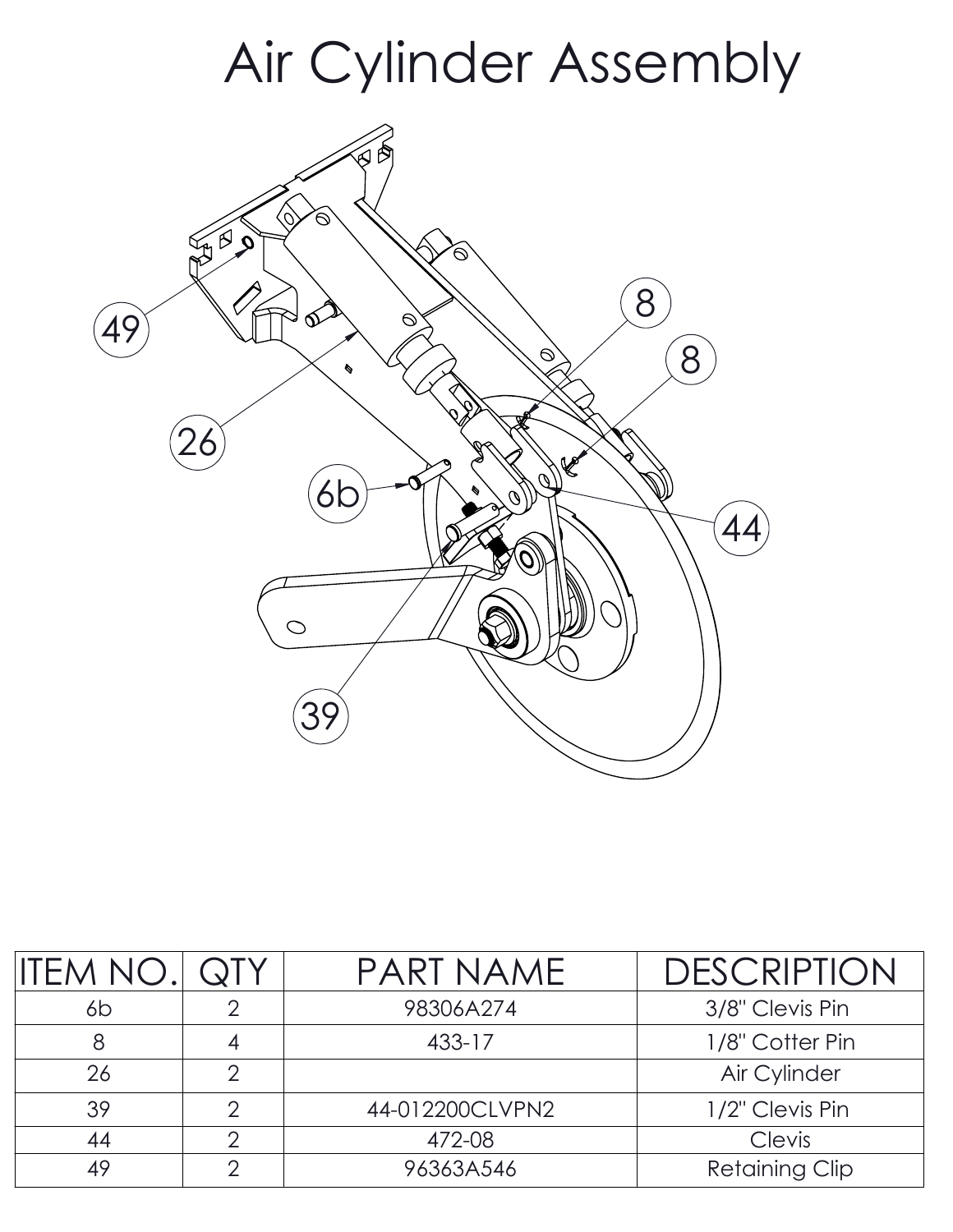# Arm/ Row Cleaner Assembly



|  | $\triangle \vdash$ |                           |
|--|--------------------|---------------------------|
|  | 384-30             | 5/8"-11 Lock Nut          |
|  | $433 - 15$         | <b>Row Cleaner Spacer</b> |
|  | 91257A809          | l Bolt<br>$5/8$ "-1       |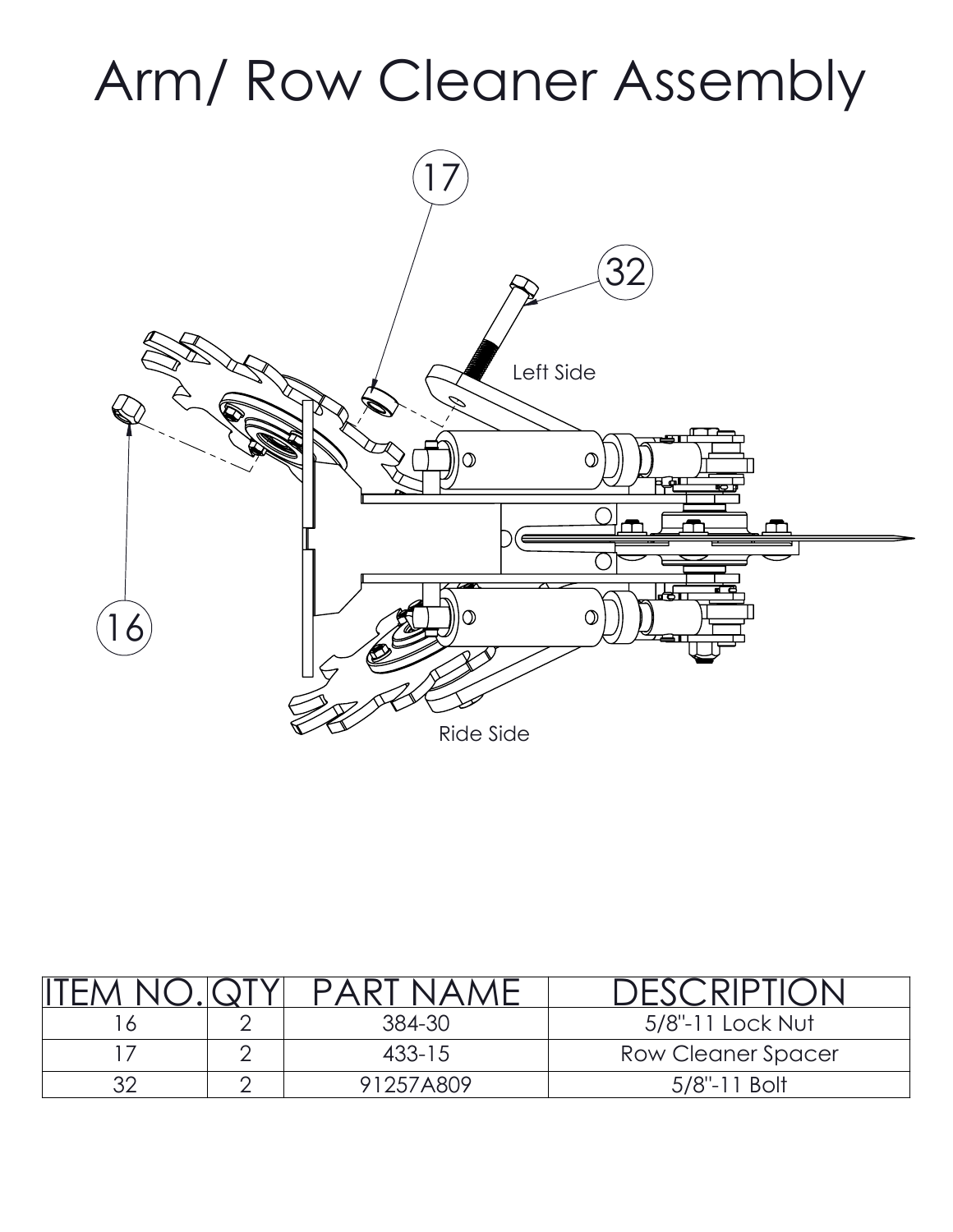## Coulter Hub Assembly



| FFAA NOP | $\bigcap$ $\bigcap$ | <b>IPART NAMEI</b> | DESCRIPTION             |
|----------|---------------------|--------------------|-------------------------|
| 12a      |                     | 384-18             | 1/2-13" Carriage Bolt   |
|          |                     | 384-19             | 1/2-13" Flange Lock Nut |
|          |                     | 384-17             | 15" Flat Coulter        |
| ာဝ       |                     | 340-1              | Coulter Hub             |